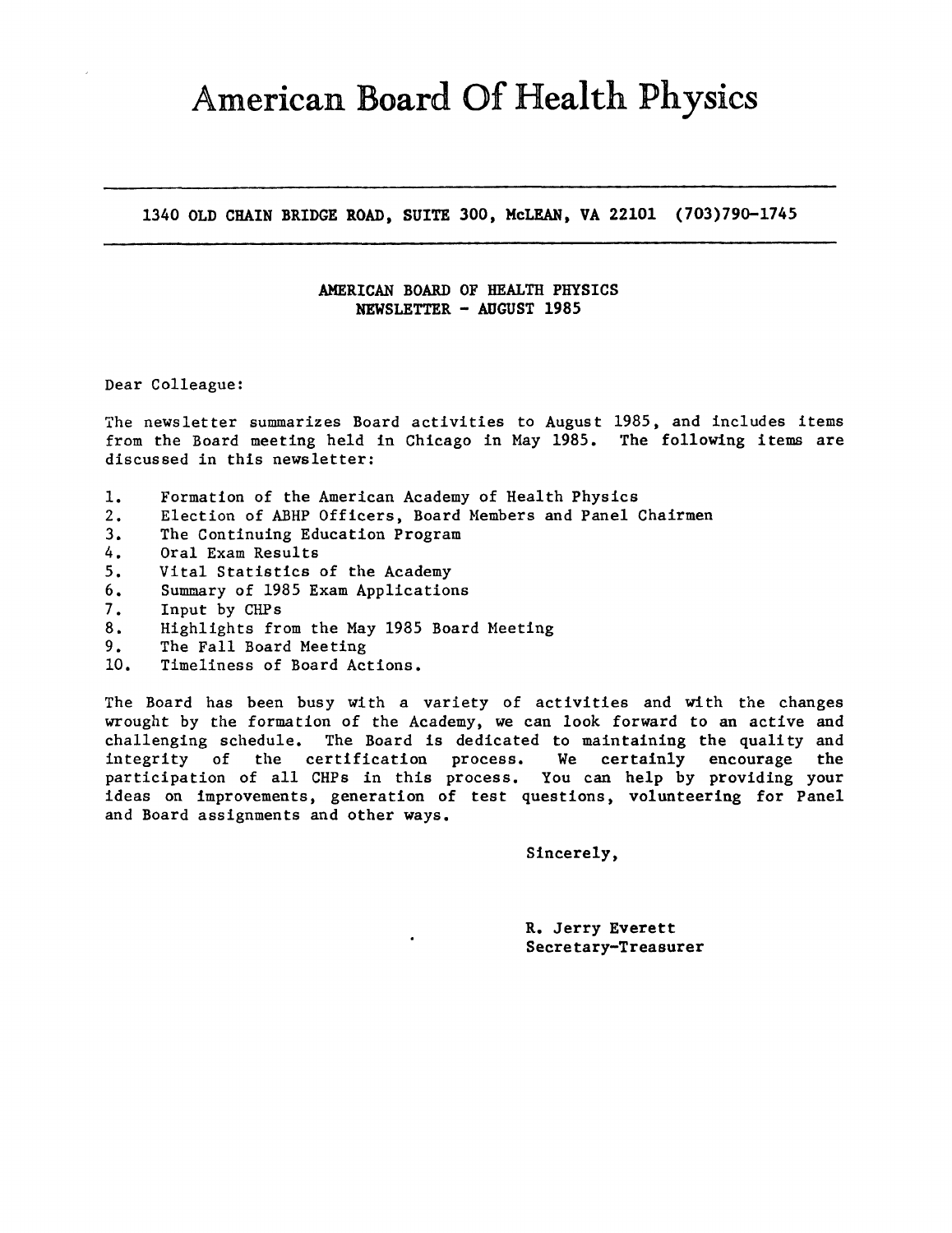#### 1. Formation of the American Academy of Health Physics

You were notified by a special mailing that approval has been given to the formation of the American Academy of Health Physics. By a vote of 204-51, certified health physicists approved in a mail ballot the proposed by-laws developed by an ad hoc committee.

The Academy will officially form January 1, 1986. It is anticipated that the Executive Committee's early activities will focus on the development of committees and charters, budgets, and in establishing its working relationship with the ABHP.

A nominating committee was named to prepare the slate for the fall elections. All CHPs who **were** interested in being nominated for office were asked to contact any member of the committee listed below. Nominations closed on August 15, 1985. It is expected that the ballots will be mailed about November 1, 1985.

### **NOMINATING COMMITTEE**

Wade Patterson, Chair Lester Aldrich Allen Brodsky Neil Gaeta James Hildebrand Tony LaMastra Chuck Roessler Dave Simpson Jack Youngblood

#### **2. Election of ABHP Officers, Board Members and Panel Chairmen**

The ABHP Officers elected for the 1986 calendar year are as follows:

Bob Casey, Chairman Jerry Everett, Vice-Chairman Frazier Bronson, Secretary-Treasurer Howard Dickson, Parliamentarian

Dick Bowers and Glenn Glasgow were elected to the ABHP to replace outgoing members Les Slaback and Ken Kase.

The elected Panel Chairmen and Vice-Chairmen are:

Dale Denham, Comprehensive Panel Chairman David Waite, Comprehensive Panel Vice-Chairman Dennis Quinn, Power Reactor Panel Chairman Bob Heublein, Continuing Education Panel Chairman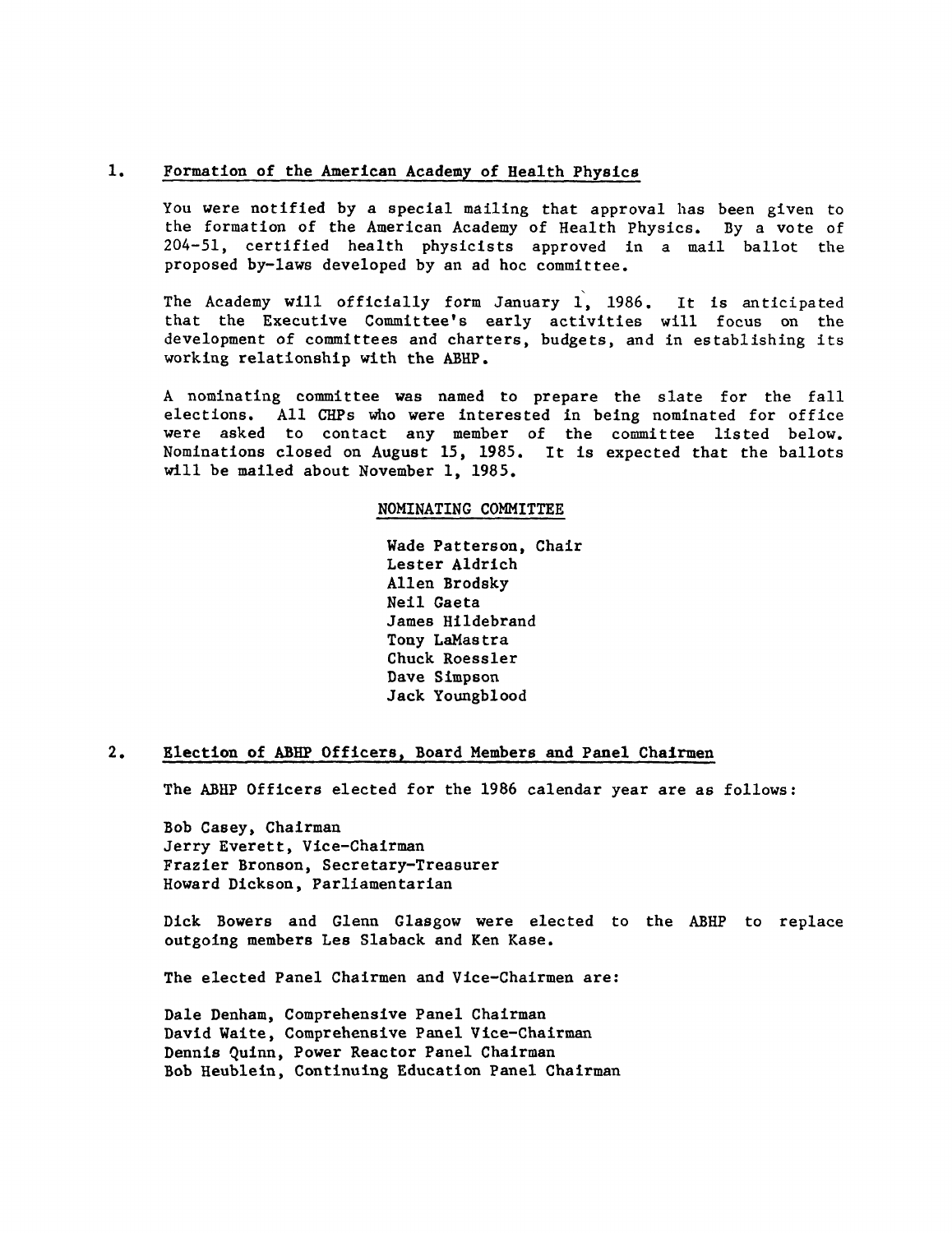Joe Sayeg continues as the Professional Examination Services Coordinator and Chairman of the Part I Upgrade Committee.

#### 3. The Continuing Education **Program**

The following comments were contributed by R. E. Alexander.

## Keeping Up to Date

Health Physicists tend to think of ABHP certification as arriving at a professional plateau, which is then to be maintained by meeting minimum continuing education requirements throughout their careers. They should think of certification instead as the initial step in a life-long learning process where professional growth on the highest plane available is the objective rather than the maintenance of a plateau. They should enter the certification process with a commitment of that nature in mind. About 4% of the U.S. professional health physicists are certified by the ABHP, and they are considered by many to be the top technical echelon. People seeking information, advice or assistance on highly basic health physics issues, past and current, should feel confident that ABHP certification assures an authoritative, technically sowid response, including reliable references where specialists should be involved. There are, however, many indications that all CHPs do not keep up-to-date with current basic developments despite present ABHP<br>continuing education requirements. Additional encouragement from the continuing education requirements. ABHP would seem to be in order.

The Board is now considering modifications in the work of the Continuing Education Panel which would provide such encouragement. In accordance with their proposals, the Panel would:

- ( 1) Identify important new developments about which every CHP should become knowledgeable, let the CHPs know that they will need to be familiar with these topics, and provide a minimum reading list.
- (2) Take action to help assure that presentations or symposia on these topics are made readily available to most CHPs.

At the time of application for recertification, the CHPs, as in the past, would certify under the honor system that they have attended courses and meetings as necessary to require 16 continuing education units or more, and they would also certify in the same manner that they are familiar with the prescribed new documents, e.g., ICRP-26, ICRP-30, the BEIR-1980 Report, and other publications of great importance.

Your comments on this proposal, positive or negative, are requested. If you have an alternative proposal, please make it known.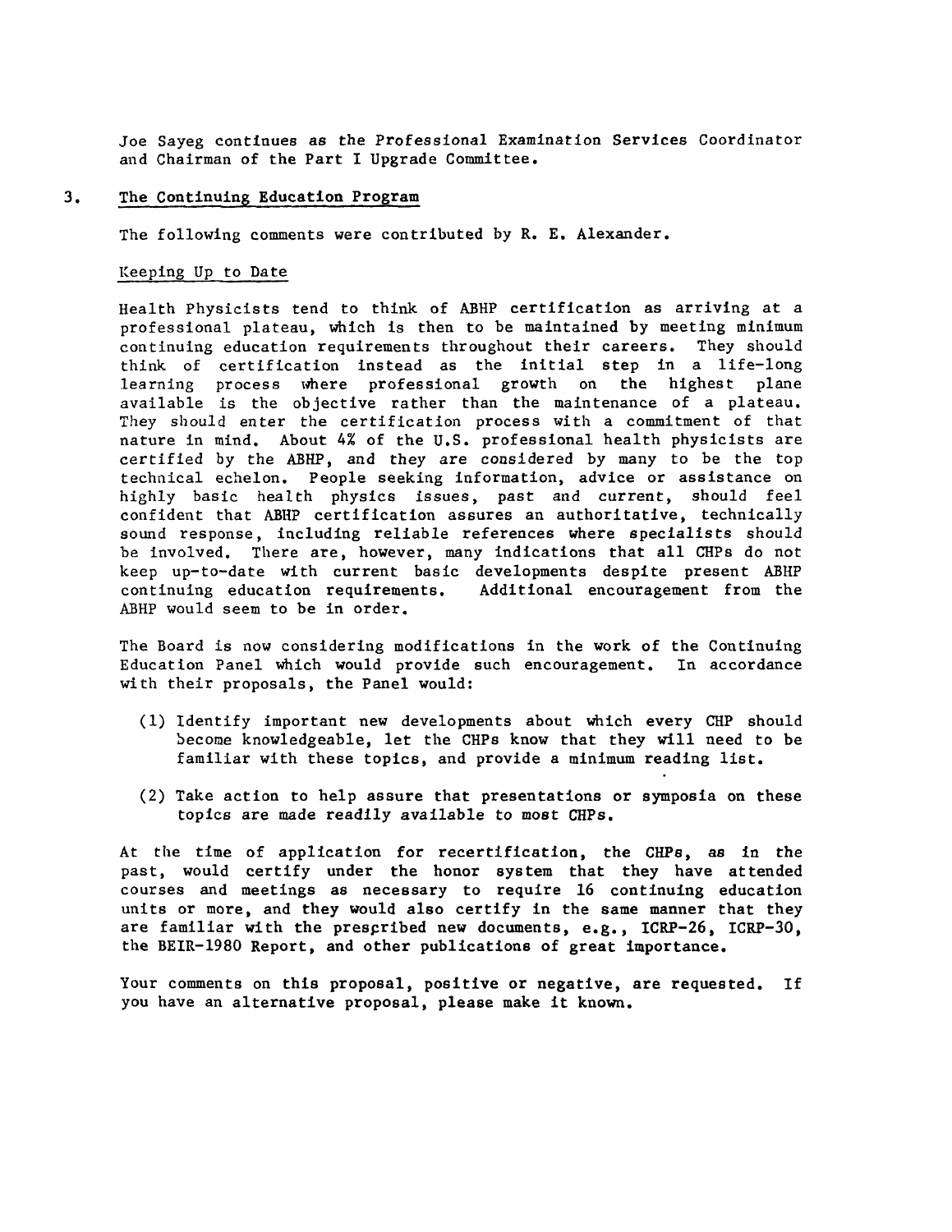NOTE: Although the Board welcomes comments and suggestions, your input on this topic would be best directed to the Continuing Education Panel and, once organized, the Executive Committee of the Academy.

Your reaction to the following please - a proposal from Les Slaback.

I've often said that the problem with the 16 CEC requirement for continuing education is that there is not a similar requirement for the<br>"professional activities" side of the ledger. The result of this "professional activities" side of the ledger. imbalance is that everyone wants to get CE credits for items that are professional activities. So I would propose to remedy this by also requiring 16 PACs (Professional Activity Credits) for certification renewal. A partial list of such credits are:

1 PAC for each Part I or Part II question submitted with the renewal application. 1 PAC/yr. - ABHP, RPS, ANSI, etc., committee membership. 1 PAC - for each 1 HP course taught. 1 PAC/yr. - Additional credit for committee chairpersons, chapter officers, etc., (extra work). *5* PAC Each published journal paper. 1 PAC - Each presented paper, etc., etc.

# 4. **Oral Exam Results**

The 1985 oral exams were given on Sunday, May 26, by certain Board and Panel members who volunteered their time. We were able to certify 6 of the 11 persons who applied for comprehensive certification and 2 out of 3 in power reactor. Pass rates are comparable to the overall Part II pass rate.

It was interesting that one oral question was taken from an old Part II exam and not one candidate got it right -- makes you wonder about exam preparation.

Oral exams continue to be a time consuming process for the Board. We have had several discussions in the past on the merits of having or not having an oral format, but at this time the Board is committed to providing an oral format.

# 5. Vital Statistics of the Academy

Prior to the May 1985 meeting of the Board, the number of CHPs in the following categories were:

566 - Active (comprehensive)  $20$  - Active (dual) 30 - Active (power reactor) 25 - Emeritus 208 - Inactive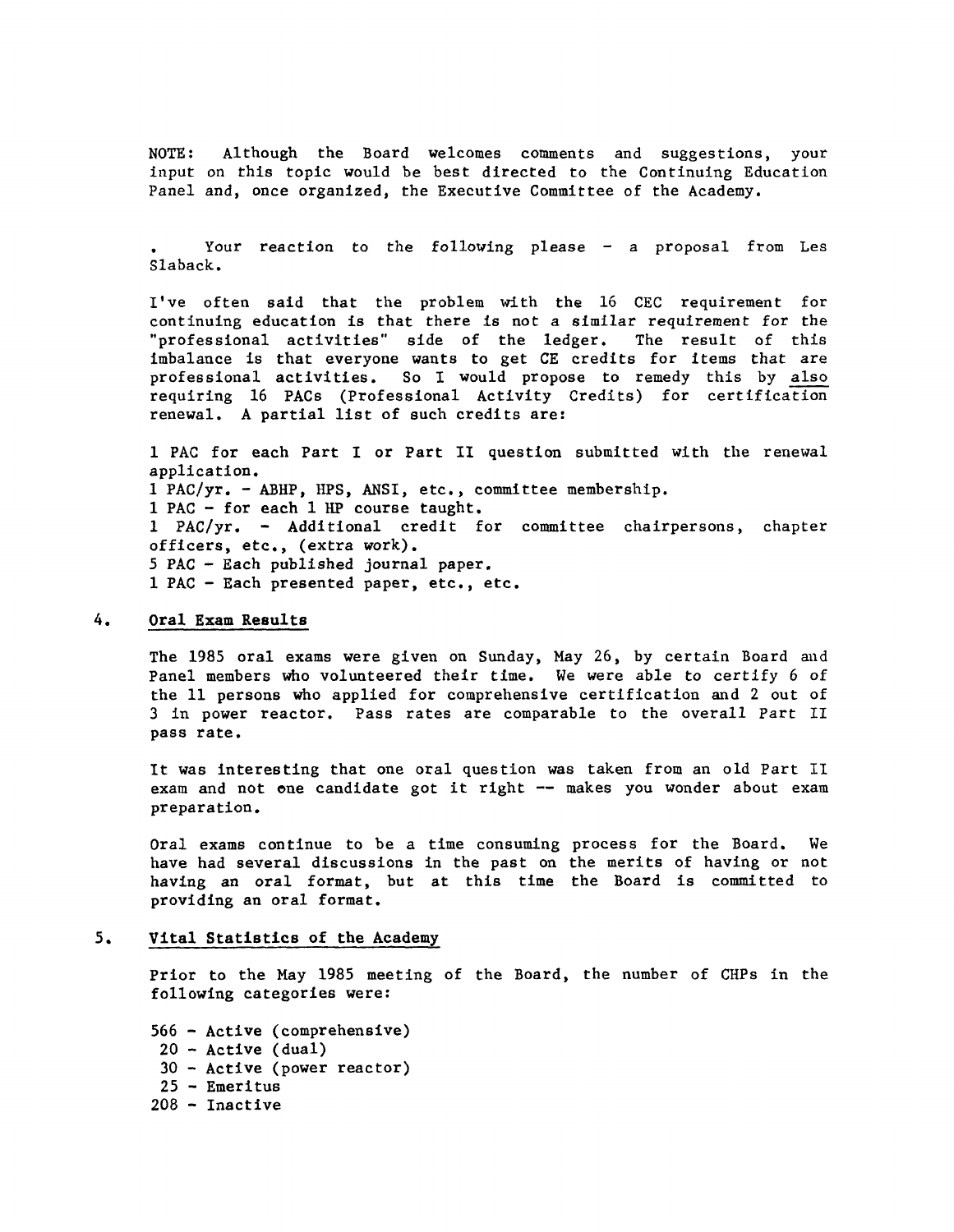The financial status of the Board is best described as stable. Income is slightly in excess of outgo. The reserve is currently about 60 percent of the annual budget. Projections as to the number of candidates taking the exams beyond the next 2-3 years is somewhat worrisome. It is unlikely the Board will make any changes in the fee structure this year, but the Academy which assumes responsibility on January 1, 1986, will have to face some hard decision on the means to finance their various activities.

### 6. Summary of 1985 Examination Applications

|                         | Part I Only | Part II Only | Parts I. II |
|-------------------------|-------------|--------------|-------------|
| Number of Applications: |             | 100          |             |
| Number Accepted:        | 97          | 90           | 48          |
| Number Who Took Exam:*  | 119         | 101          |             |

\*Includes those candidates who were approved in prior years and those who made application for both Part I and II.

### 7. Input by CHPs

Newsletter items are welcomed from any CHP, subject to the normal constraints of appropriateness and space. Note, however, that the primary purpose of the ABHP newsletter is to get specific information to CHPs on a timely basis. There is no plan to expand the frequency or to compete with the HPS newsletter.

### 8. Highlights from the May 1985 Board **Meeting**

- The result of the role delineation survey was reviewed by the Board and a meeting scheduled for September 1985, to discuss the proposal by the Professional Examination Service (PES) to change the Part II exam to be consistent with the role delineation survey.
- The Board reaffirmed the policy of programmable calculators to be used in taking Specifically, the IIP-41 is not allowed. limiting the types of exams.
- After discussing two proposals submitted by a previous candidate, the Board reaffirmed the policy for the exam to be closed book, the current method df establishing the passing mark rather than "grading on the curve," and the present length of time allowed. A questionnaire was distributed to this year's candidates which will provide feedback to the Board.
- Several appeals of application denials were received. approved; two were denied. One was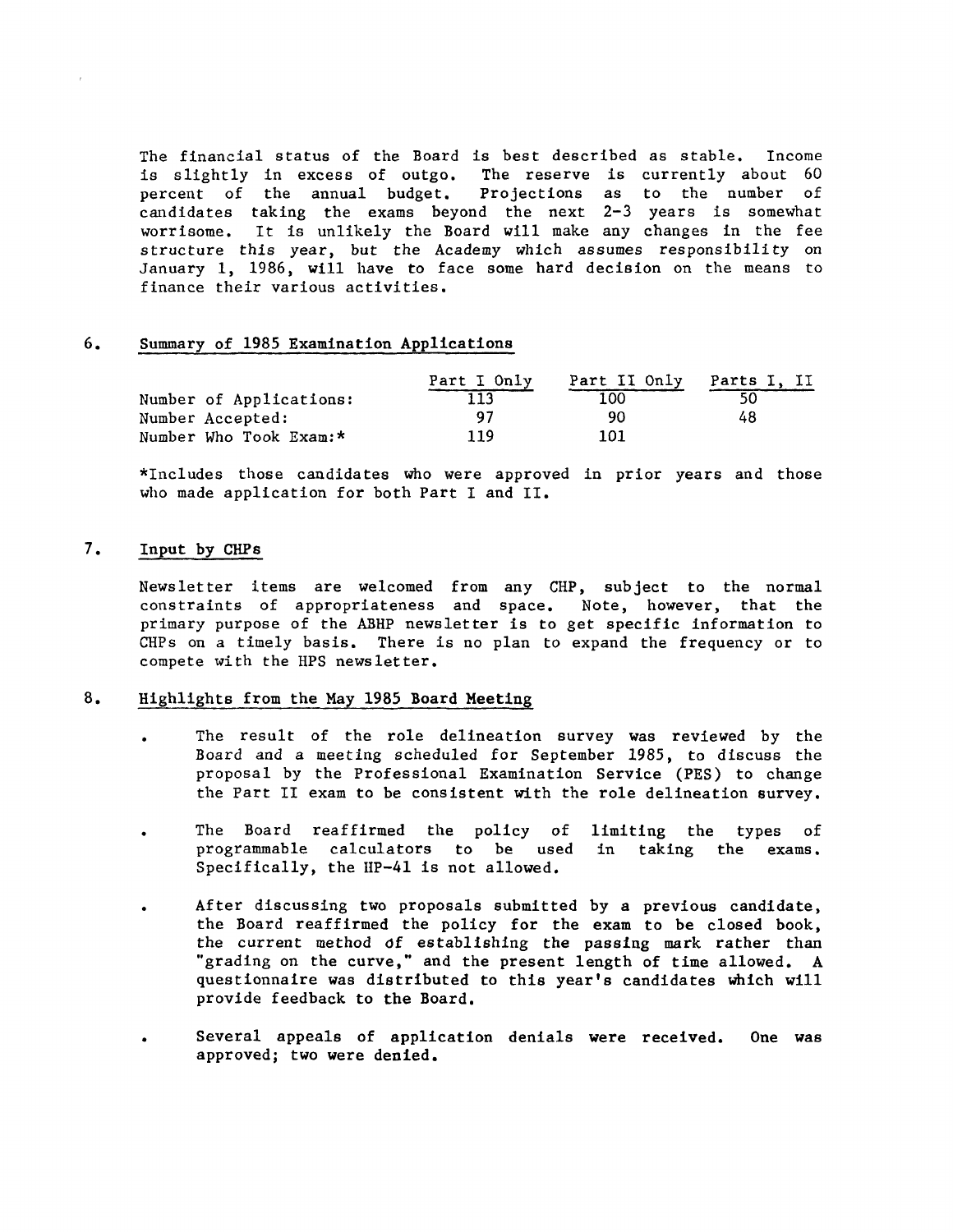Several proposals relating to the continuing education panel were received. The request relating to approval of credits for videotapes is very similar to past requests for credits for reading books, articles, etc. The panel may approve such in certain circumstances, e.g., a seminar, but the Board did not choose to make a blanket approval.

•

•

l

de la film de la film de la film de la film de la film de la film de la film de la film de la film de la film<br>La film de la film de la film de la film de la film de la film de la film de la film de la film de la film de

Ì

Also, given the current process for reviewing and approving courses, the advertised 4-6 week turnaround time is very unrealistic. Until such time that a fundamental change is made in the program, CHPs should be aware that this process takes 2-3 months. Keep in mind this is a wholly volunteer effort. Your suggestions are welcomed.

A suggestion that the ABHP make available a "seal or stamp" for use by CHPs was tabled for discussion by the Academy. Your comments, directed to the Academy Executive Committee, are welcomed. One aspect of this should be kept in mind. The ABHP certification is not a licensive exam so that such a stamp or seal could not be used in the same manner as that of a notary public or licensed engineer.

The following policy issues were decided or changed from previous practice:

- -- Each candidate will be sent an admission card and notified of the location where he/she should appear to take the exam at least 45 days prior to the exam. Each proctor will be sent *a*  list of approved candidates. Only persons on the proctor's list will be admitted to the exam.
- Persons with dual certifications need only acquire 16 credits renew both certifications. individuals certified in power reactors, must be active in the field of power reactor health physics.
- Follow-up inquiries due to insufficient information from candidates for applications received after December 15, will likely postpone approval for the exam in the following year. All applications must be received in their entirety by January 15 of the year of the exam.

The following position on written reports from candidates was reaffirmed:

-- Each applicant for Part II shall submit with the application for certification a written document authored by the applicant reflecting a professional level health physics effort. The **sole** criteria in ABHP acceptance of this report is that (1) it be in an area or on a topic for which the ABHP tests and certifies expertise; (2) the report contains elements of professional level judgement or application of non-regulatory